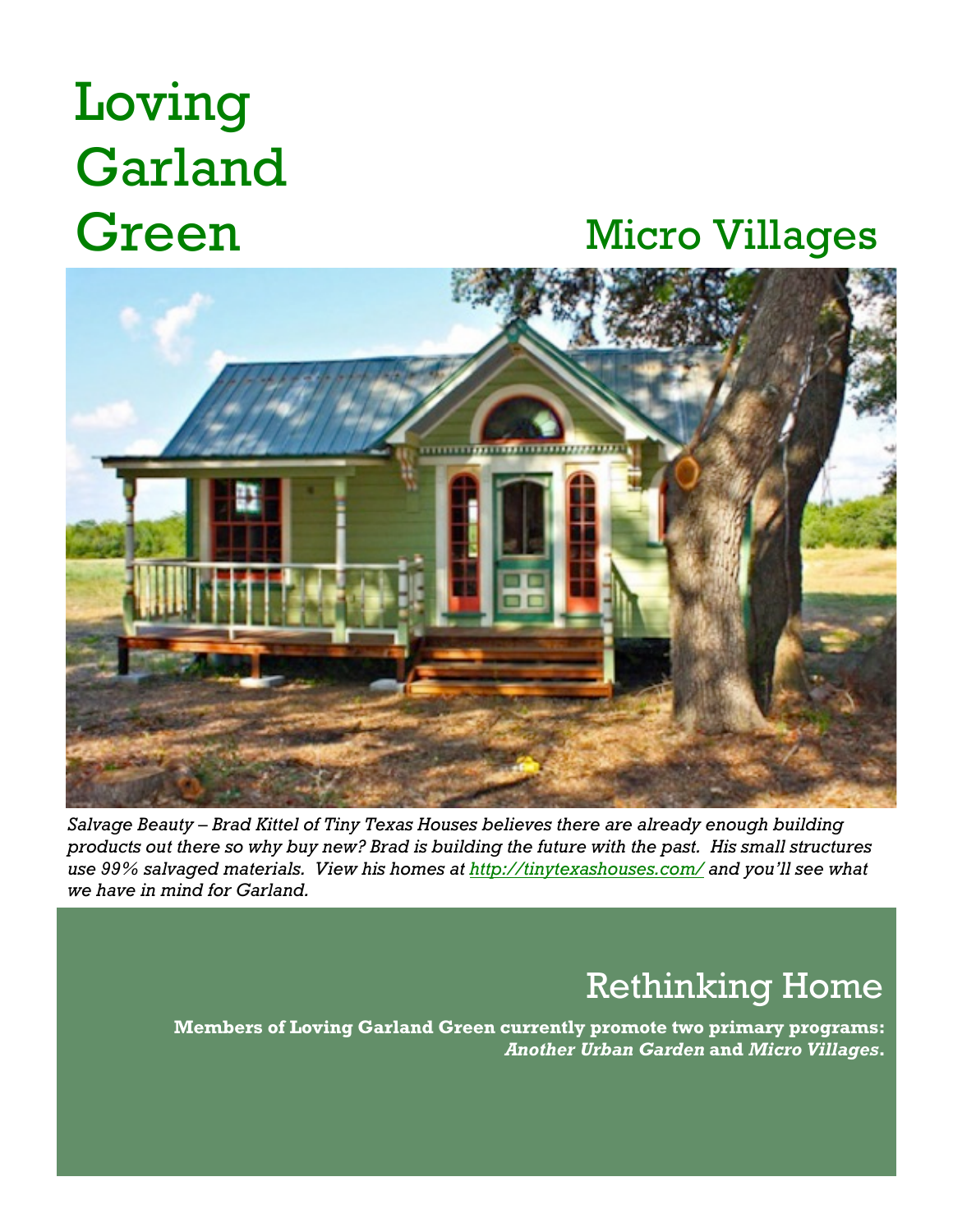

7,501 square feet is a typical lot size for a 1,200 square foot home. This space could easily accommodate four micro homes of 550 square feet with room left over for a common garden.

## Micro Villages Rethinking Home

Our community, like most communities, has a high need for affordable housing. Effective August 9, 2009 at 12:01 AM, the Garland Housing Agency no longer accepts applications for the Section 8 Housing Choice Voucher Program because the need in our community for affordable housing is too great. Even today, five years later, there are over one thousand people on the existing waiting list from 2009.

Members of Loving Garland Green are researching the feasibility of creating a micro-village to be used as a model for future micro-villages.

A Micro-Village is a cluster of four small homes. Each home is unique in structure and the four homes are situated on the lot around a centrally located common garden of vegetables. This common garden consists of four keyhole gardens with a couple of benches. The areas next to each of the homes would feature raised beds for growing flowers, vegetables and herbs. Four fruit trees would also be planted on the lot.

Loving Garland Green's vision is to provide a living model of a micro-village that people can visit and walk around.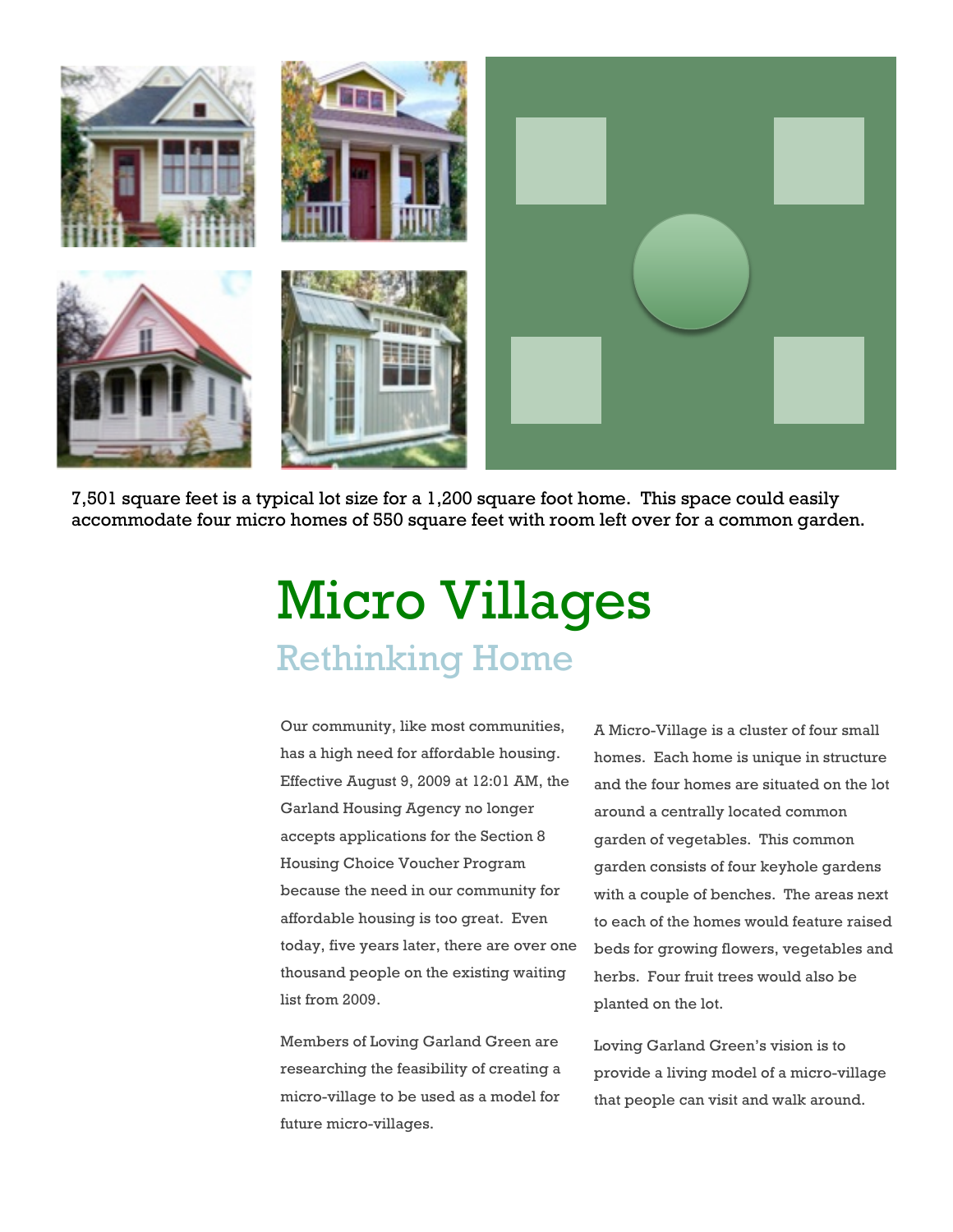#### Micro Homes are a proven concept



In the USA, the average size of a new single family home grew from 1,780 square feet in 1978 to 2,479 square feet in 2007 despite a decrease in the size of the average family. (WIKI)

But today there is a stirring of interest in smaller, more efficient and affordable homes. Perhaps we are beginning to lose faith in the notion that bigger is always better. Here in the USA, we even have a new television show "Tiny House" that is airing July 7, 2014.

Marianne Cusato helped to promote this trend here in our country with her "Katrina Cottage" of 308 square feet featured in the photo on this page. In 2006 it earned the first annual People's Design Award from the Cooper -Hewitt Museum of the Smithsonian Institution.

Tiny homes are scattered all over the world. In Barcelona Spain, Eva Prate and Ricardo Flores built their Casa En Una Maleta or House in a Suitcase. This home is 293 square feet. The pieces of furniture open according to the requirements of the day. Thus the space of the room which measures 9x3x3 metres varies in size and use during the daily activities. The bed slides into a drawer rather than being a Murphy bed. A foldaway table functions as a desk and as a surface for dining.

Nomad Homes of British Columbia manufacture high -end designed pre=fabricated tiny homes for \$30,000 that are shipped to customers all over the world.

Coordinated partnerships with entrepreneurial non -profits, local government, and for -profit companies have revitalized environments in the heart of the most distressed urban and metropolitan areas. Loving Garland Green is seeking the opportunity to do that here in Garland.

In promoting the concept of Micro Villages here in Garland, among other things, we will have to educate our community regarding these villages as some may fear negative impacts on their property value.

According to the latest findings, these fears are baseless. In fact, there is evidence that these small homes increase property values through increases in density. Then again complaints can come because of increased taxes due to increased value.

The fact is that no change and no new ideas ever come to fruition without a lot of grousing from those invested in maintaining the status quo. The status quo is always the easiest path —at least for the moment.

Small houses challenge our notions of need as well as minimum size standards.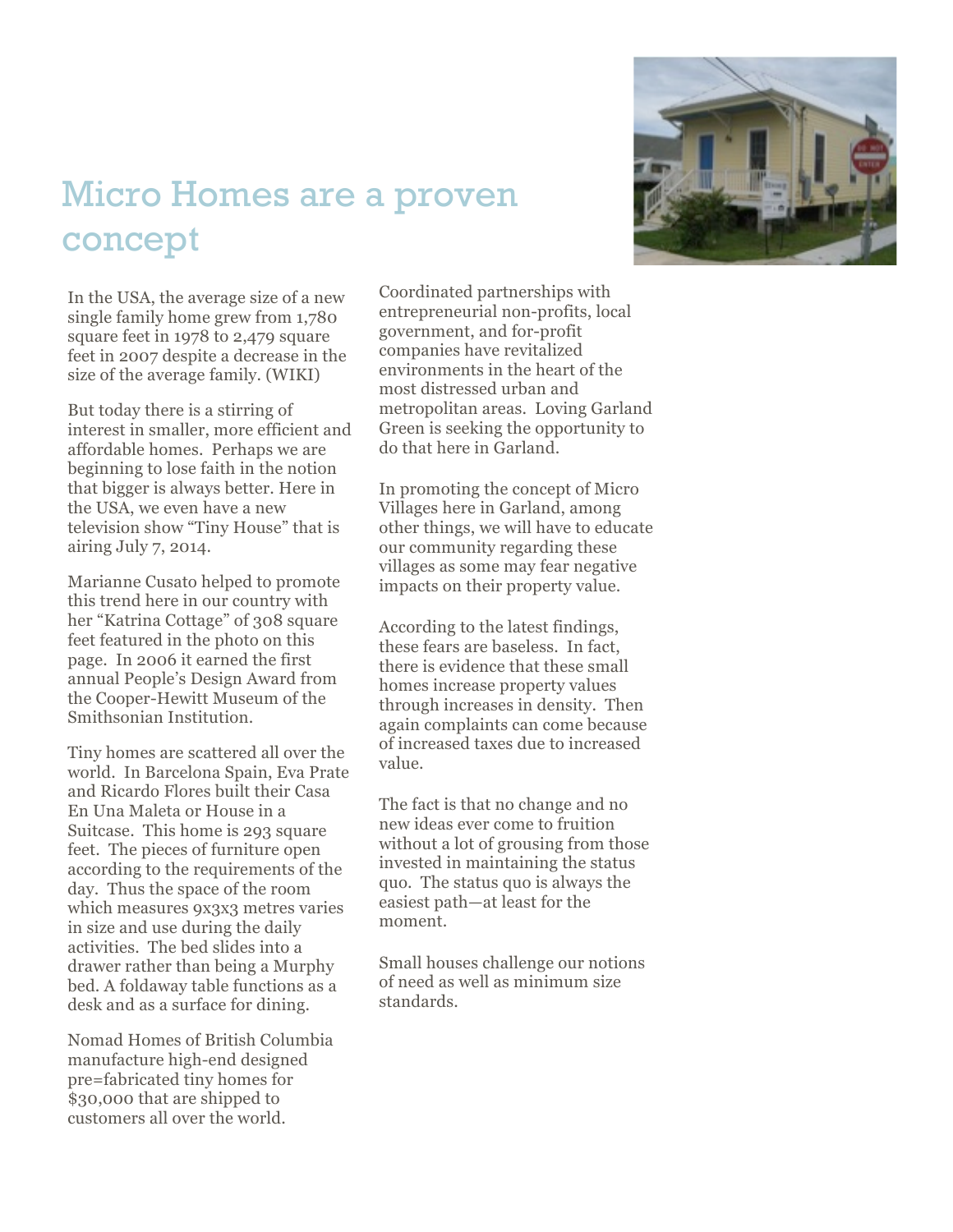

Micro homes are very affordable and they can be quite attractive. The home above is shipped in a 10'x10' container for under \$30K from Nomad Micro Homes in British Columbia.

## Economics Of Micro Villages

Smaller homes are less expensive than large ones in terms of taxes, building, heating, maintenance and repair costs. They also reduce the ecological impact of citizens on the community by encouraging a simpler and less cluttered lifestyle.

Their emphasis on design over size also may encourage the development of related businesses—all with the purpose of increasing the utility of space.

Affordability is one of the key benefits that may be provided by micro villages. On average, 7,501 square feet of land is used for one dwelling that occupies approximately 1,200

square feet. That home often houses only one person and the typical mortgage purchased on such a home in Garland amounts to between \$110.000 and \$125,000.

In a micro village that same land space could house four to 12 people and the mortgage for each home would range from \$5,000 t0 \$30,000. These homes would be as easy to finance as a car and this could be a boon to locally held financial institutions, as these homes would be less of a risk to finance.

Because these micro villages would also feature the installation of a community garden, that too could further the prosperity of our community.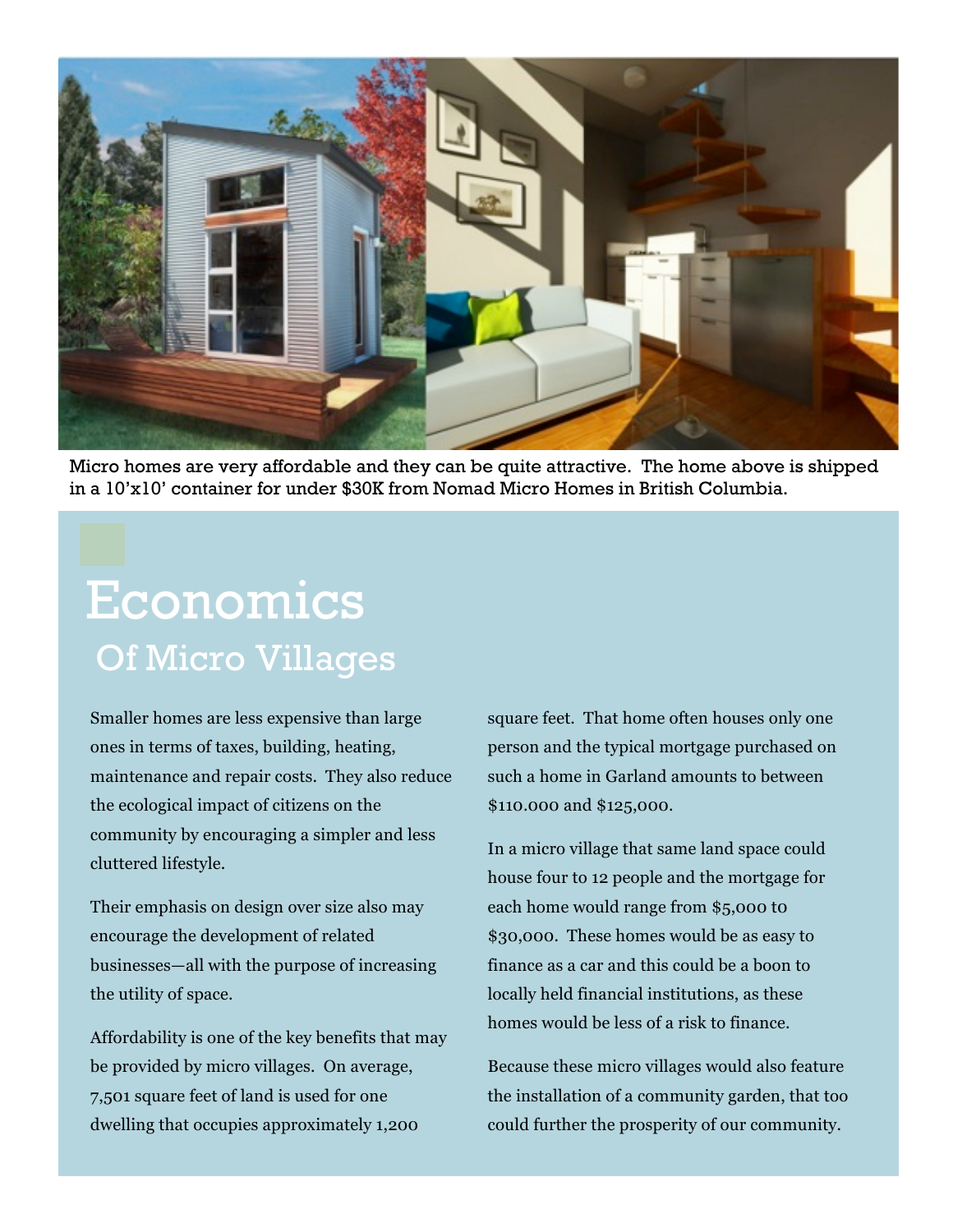**+**Interested in helping us develop a micro village?

It's easy to join Loving Garland Green! Just attend one of our meetings and see.

We are a member-directed nonprofit organization. Our membership and our meetings are open to the public.

Call us at 972-571-4497

We would love to hear from you! Our meetings are held on Mondays at 6:30 to 7:30 PM

216 East Kingsbridge Drive Garland, Texas 75040



Keyhole Garden Plan View





First made popular in Africa, keyhole gardens are catching on in Texas and other hot, dry places. Keyhole gardens hold moisture and nutrients due to an active compost pile placed in the center of a round bed. Keyhole gardens and other types of raised beds would be featured at each micro-village.